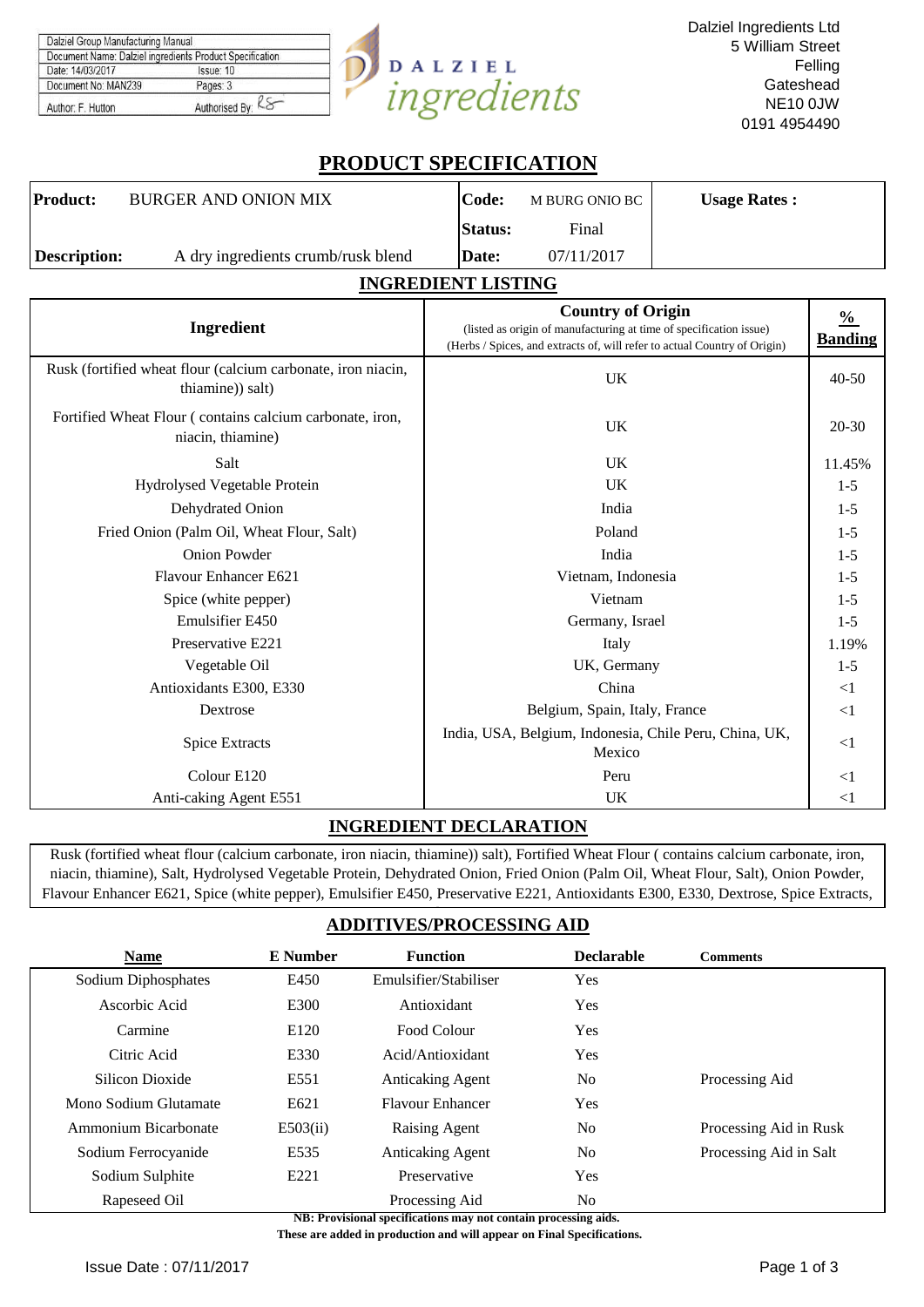|                     | Document Name: Dalziel ingredients Product Specification |
|---------------------|----------------------------------------------------------|
| Date: 14/03/2017    | Issue: 10                                                |
| Document No: MAN239 | Pages: 3                                                 |



Dalziel Ingredients Ltd 5 William Street Felling **Gateshead** NE10 0JW 0191 4954490

### **ALLERGEN INFORMATION M BURG ONIO BC**

| Allergen                                            | <b>Present</b> |                   | <b>Source</b>                     | <b>Comments</b> |
|-----------------------------------------------------|----------------|-------------------|-----------------------------------|-----------------|
|                                                     | on Site        | <b>In Product</b> |                                   |                 |
| Cereals containing<br><b>Gluten</b>                 | <b>YES</b>     | <b>YES</b>        | Wheat Flour, Rusk, Fried<br>Onion |                 |
| <b>Crustaceans</b><br>and products thereof          | $NO$           | $NO$              |                                   |                 |
| Egg<br>and products thereof                         | <b>YES</b>     | NO                |                                   |                 |
| Fish<br>and products thereof                        | <b>YES</b>     | NO                |                                   |                 |
| <b>Soybeans</b><br>and products thereof             | <b>YES</b>     | $NO$              |                                   |                 |
| <b>Milk</b><br>and products thereof                 | <b>YES</b>     | $NO$              |                                   |                 |
| <b>Celery</b><br>and products thereof               | <b>YES</b>     | <b>YES</b>        | Spice Extract (celery)            |                 |
| <b>Mustard</b><br>and products thereof              | <b>YES</b>     | NO                |                                   |                 |
| <b>Peanuts</b><br>and products thereof              | NO             | NO                |                                   |                 |
| Nuts * (other than peanuts)<br>and products thereof | N <sub>O</sub> | NO                |                                   |                 |
| Lupin<br>and products thereof                       | NO             | $NO$              |                                   |                 |
| <b>Sesame Seeds</b><br>and products thereof         | NO             | $\rm NO$          |                                   |                 |
| <b>Molluscs</b><br>and products thereof             | N <sub>O</sub> | NO                |                                   |                 |
| <b>Sulpher Dioxide</b><br>Sulphites >10ppm          | <b>YES</b>     | <b>YES</b>        | Preservative E221                 |                 |

Dalziel take reasonable and practical precautions to reduce the risk of contamination of the products we manufacture. Due to the nature and complexity of ingredient blending the risk of contamination from carry over residue or airborne cross contamination cannot be totally eliminated**.**  Furthermore although we prohibit the processing of nuts on site we cannot guarantee that contamination has not occurred at other stages in the processing of ingredients, i.e. during farming, harvesting, transportation etc. To a greater or lesser extent the same issue may apply to other allergens. A copy of our allergen policy and risk assessment is available on request.

**The absence of an allergen from the above recipe should not be taken as an implication that our product can be guaranteed free from that allergen.**

| <b>SUITABILITY</b> |                |                        |       |                |                                     |  |  |  |
|--------------------|----------------|------------------------|-------|----------------|-------------------------------------|--|--|--|
| Vegetarian         | <b>NO</b>      | Contains Animal Origin | Vegan | N <sub>O</sub> | Contains Product from Animal Origin |  |  |  |
| Organic            | N <sub>O</sub> |                        |       |                |                                     |  |  |  |